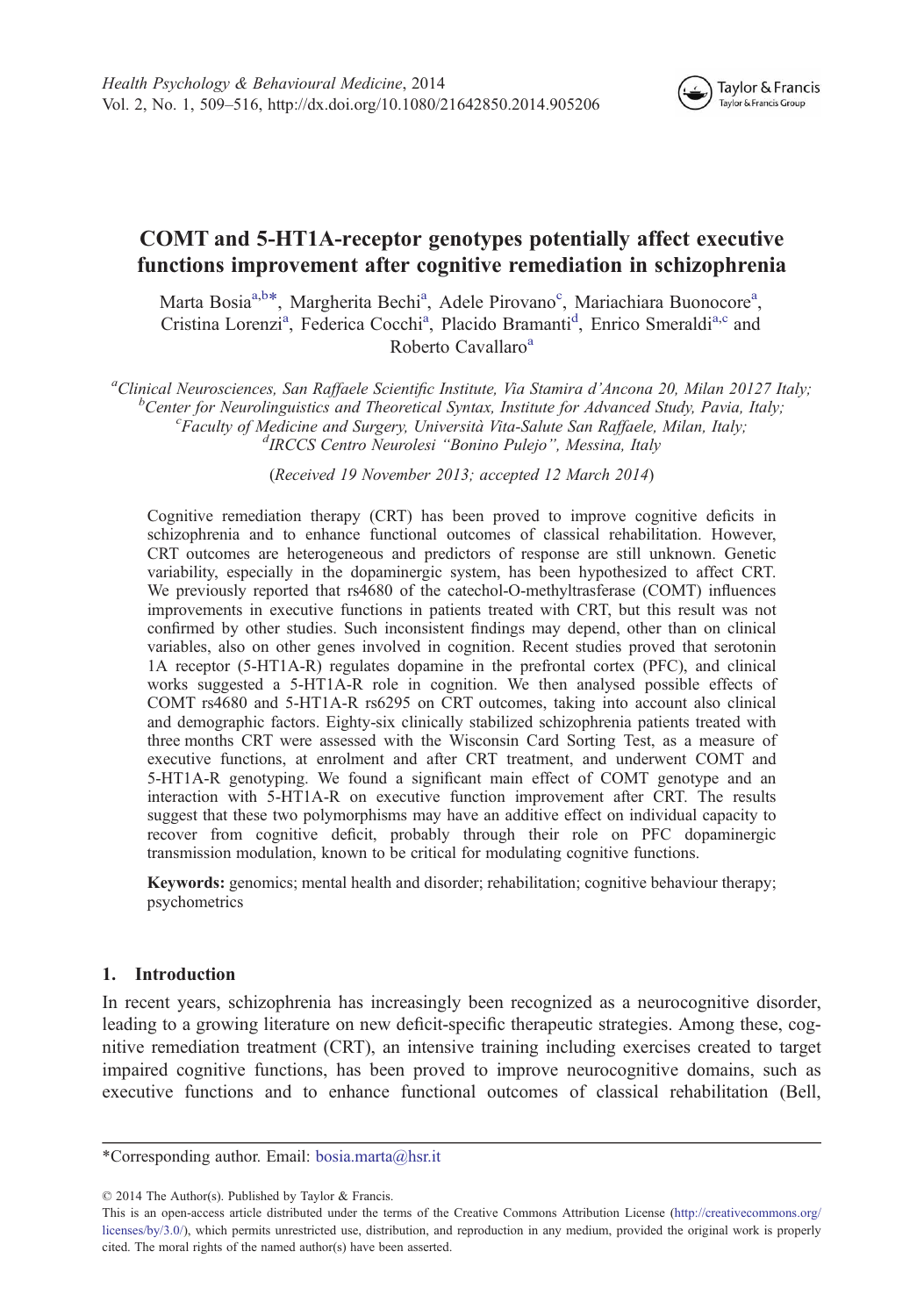Bryson, Greig, Corcoran, & Wexler, [2001](#page-6-0); Bellucci, Glaberman, & Haslam, [2003](#page-6-0); Cavallaro et al., [2009](#page-7-0); Wykes, Reeder, Corner, Williams, & Everitt, [1999\)](#page-7-0). However, the degree of improvement after CRT is still heterogeneous and this variability could rely on many factors, including demographic, symptoms and cognitive variables and also genetic polymorphisms (Wykes, Huddy, Cellard, McGurk, & Czobor, [2011](#page-7-0); Wykes & Spaulding, [2011](#page-7-0)).

The focus is on genes involved in the prefrontal cortex (PFC) dopamine transmission, known to be critical for core cognitive performances impaired in schizophrenia and showing decreased activation efficiency in patients (Manoach, [2003\)](#page-7-0).

A major role in dopamine levels regulation in the PFC is played by catechol-O-methyltrasferase (COMT), an enzyme for dopamine degradation. The COMT gene presents a functional polymorphism (rs4680) consisting of an A to G substitution, at the codon 158, resulting in the presence of valine instead of methionine, leading to a three to four times higher enzymatic activity and therefore lower dopamine levels (Chen et al., [2004\)](#page-7-0). There is large consensus in the literature of an association between COMT Met allele and "better" PFC function, evaluated by means of both related performances through executive functions tests and regional activation through functional imaging studies (Bertolino et al., [2006;](#page-6-0) Kurnianingsih et al., [2011\)](#page-7-0). Moreover, we previously reported a significant enhancing effect of cognitive remediation and COMT rs4680 polymorphism on executive functions improvement in schizophrenia patients, suggesting a genetic interaction also on dynamic modulation of cognitive performances and thus on patient's ability to recover from deficit (Bosia et al., [2007\)](#page-6-0).

Recent studies outlined the role of serotonin 1A Receptor (5HT1A-R) in dopamine regulation, particularly in the PFC. Systemic administration of 5-HT1A-R agonists has been reported to increase dopamine release in the PFC and this is blocked by treatment with the 5-HT1A antagonist (Rollema, Lu, Schmidt, Sprouse, & Zorn, [2000\)](#page-7-0). However, the direction of agonist effects seems to be dose-dependent, Diaz-Mataix, Artigas, and Celada [\(2006](#page-7-0)) observed that reverse dialysis of the 5-HT1A-R agonist BAYx3702 produced a biphasic effect on PFC dopamine in mouse and rat: a low concentration increased, while a higher concentration decreased dopamine. The authors suggested that this effect probably depends upon whether presynaptic 5-HT1A autoreceptors in the raphe are preferentially stimulated or postsynaptic 5-HT1A-R are also engaged. 5-HT1A-R has also been claimed to play a role in cognition. There is extensive literature in rodents suggestive of pro-cognitive properties of 5-HT1A-R ligands in model of working, episodic, reference, and/or spatial memory, and concerning both acquisition and/or retention (Meneses, [1999;](#page-7-0) Steckler & Sahgal, [1995\)](#page-7-0) and of cognitive flexibility in a reversal learning task (Depoortere et al., [2007](#page-7-0)). In schizophrenia patients, Sumiyoshi et al. ([2001\)](#page-7-0) observed a significant improvement in executive functions and verbal memory after six weeks of treatment with tandospirone, a 5-HT1A-R agonist, adjunctive to neuroleptic. A functional variant in the promoter region of the 5-HT1A-R gene was reported (rs6295); this polymorphism consists of a C to G substitution at position –1019, modulating the rate of transcription of 5HT1A-R gene, the mutated G allele resulting in higher transcriptional levels (Lemonde et al., [2003](#page-7-0)). An effect of this genetic variant has been observed on a complex cognitive task of Theory of Mind in patients with schizophrenia (Bosia et al., [2011](#page-6-0)).

Based on this rationale, we hypothesized that 5-HT1A-R rs6295 and COMT rs4680, both involved in regulation of PFC dopaminergic transmission, could affect cognitive remediation outcomes in schizophrenia. We aimed to evaluate possible predictive effects of 5-HT1A-R rs6295 and COMT rs4680, including main effects and cumulative effect, on executive functions' improvement after CRTs, also taking into account clinical factors.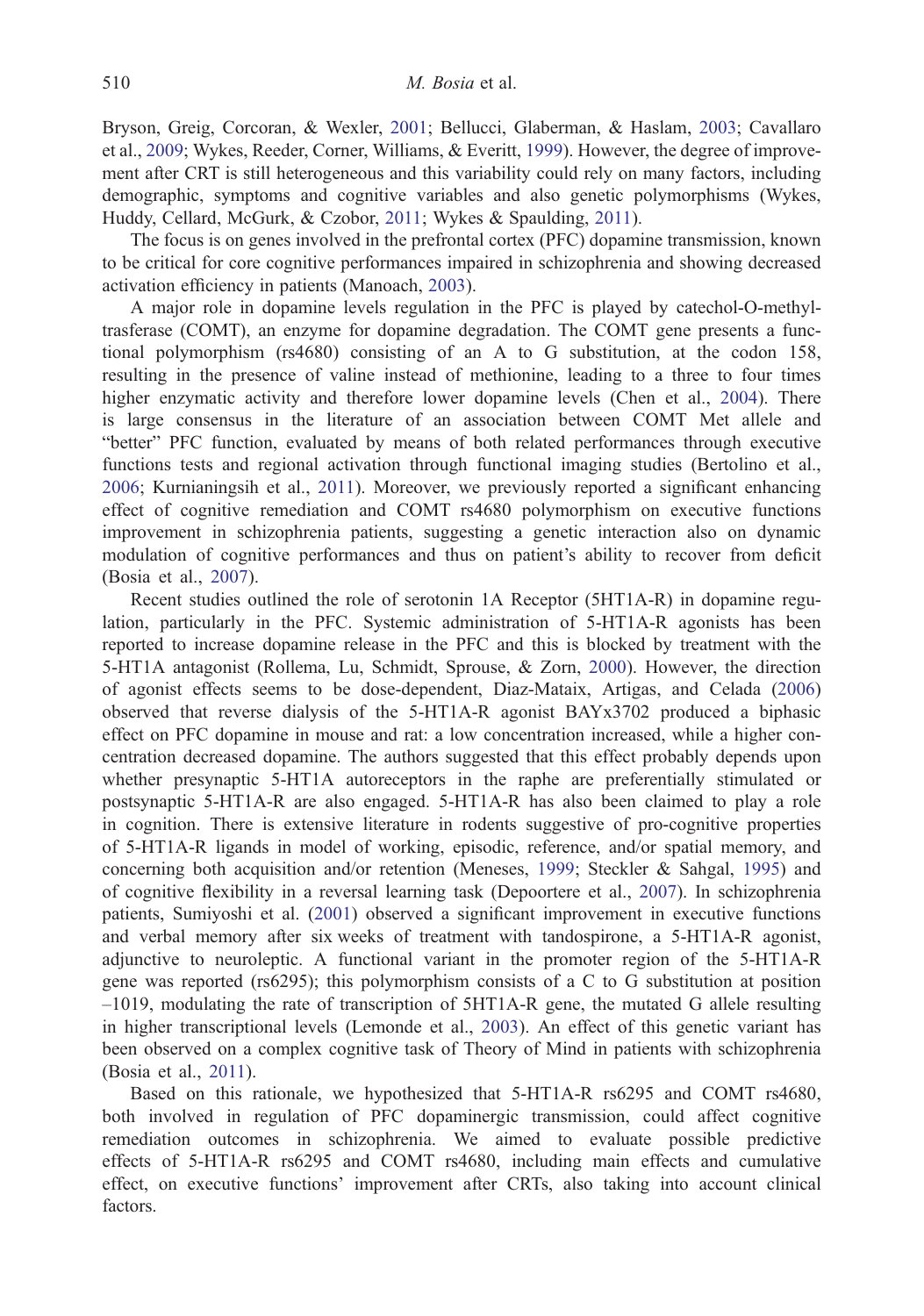# 2. Methods

#### 2.1. Sample

The study group included 86 biologically unrelated, clinically stabilized outpatients meeting DSM-IV criteria for schizophrenia. All subjects provided informed consent to a protocol approved by the local Ethical Committee and following the principles of the Declaration of Helsinki.

# 2.2. Genotyping

Genotypic analysis for COMT Val158Met and 5-HT1A-R – 1019C/G polymorphisms was performed as previously described in other studies by our group (Bosia et al., [2007](#page-6-0); Lorenzi et al., [2005\)](#page-7-0).

In detail, for COMT (rs4680), DNAwas extracted from whole blood by manual extraction, using the "Illustra blood genomicPrep Midi Flow kit" (GE Healthcare, Milan, Italy). Polymerase chain reaction (PCR) was performed with the following primers: 5 ACT GTG GCT ACT CAG CTG TG 3, 5 CCT TTT TCC AGG TCT GACAA 3. The PCR reaction was carried out by using the ABI 9700 PCR thermal-cycler (Applied Biosystems, APPLERA) in a 10 µl volume containing 150 ng of genomic DNA, 5 pmol of each primer, 10 nmol of dNTPs mix with 7-deaza-dGTP, 10× HotMaster Taq Buffer, 0.5 µl of DMSO and 1 U of HotMaster Taq DNA Polymerase (Eppendorf, Milan, Italy). The PCR reaction was performed by using the ABI 9700 PCR thermal-cycler (Applied Biosystems, APPLERA) as follows: after a first step at 94°C for 6 min, steps of 94°C for 75 s, 58°C for 25 s and 70°C for 70 s for 35 cycles. Then, a final extension step at 70°C for 10 min was added. The amplified fragment was then purified by using the Multi-Screen Colum Loader (MILLIPORE), filled up and packaged with Sephadex G-50 (Sigma-Aldrich's) to remove residual PCR reagents. An aliquot of the purified PCR product was then used to perform sequencing reaction, using the DYEnamic ET Dye Terminator Cycle Sequencing Kit (GE Healthcare, Milan, Italy). After a new purification step, the fragment was then genotyped by using the MegaBACE 500 genetic analyzer (GE Healthcare, Milan, Italy) under standard conditions.

For 5-HT1A-R (rs6295), DNA was extracted from whole blood by manual extraction, using the "Illustra blood genomicPrep Midi Flow kit" (GE Healthcare, Milan, Italy). The rs6295 polymorphism is located in the promoter region of the 5-HTR1A gene and consists of a C to G substitution at position 92928 (GDB: AC008965). It is inside a palindromic region of 26 bp, which bounds a single repressor, the so-called nuclear DEAF-1-related protein. PCR was performed with the following primers: 5-CCC AGA GTG GCA ATA GGA GA-3 and 5-CCG TTT TGT TGT TGT TGT CG-3. The PCR reaction was carried out in a 10 µl volume containing 150 ng of genomic DNA, 5 pmol of each primer, 10 nmol of dNTPs mix, 10× HotMaster Taq Buffer and 0.5 U of HotMaster Taq DNA Polymerase (Eppendorf, Milan, Italy). The PCR reaction was performed using the ABI 9700 PCR thermal-cycler (Applied Biosystems, APPLERA) as follows: after a first step at 94°C for 5 min, steps of 94°C for 35 s, 62°C for 35 s and 70°C for 45 s for 35 cycles. Then, a final extension step at 70°C for 10 min was added. The amplified fragment was then purified using the Multi-Screen Colum Loader (MILLIPORE), filled up and packaged with Sephadex G-50 (Sigma-Aldrich's) to remove residual PCR reagents. An aliquot of the purified PCR product was then used to perform the sequencing reaction, using the DYEnamic ET Dye Terminator Cycle Sequencing Kit (GE Healthcare, Milan, Italy). After a new purification step, the product was then sequenced using the MegaBace 500 genetic analyzer (GE Healthcare, Milan, Italy) under standard conditions.

# 2.3. CRT protocol and assessments

Patients were assigned to a standard rehabilitation treatment added to three months CRT, consisting of three hours a week of domain-specific computerized neurocognitive exercises. The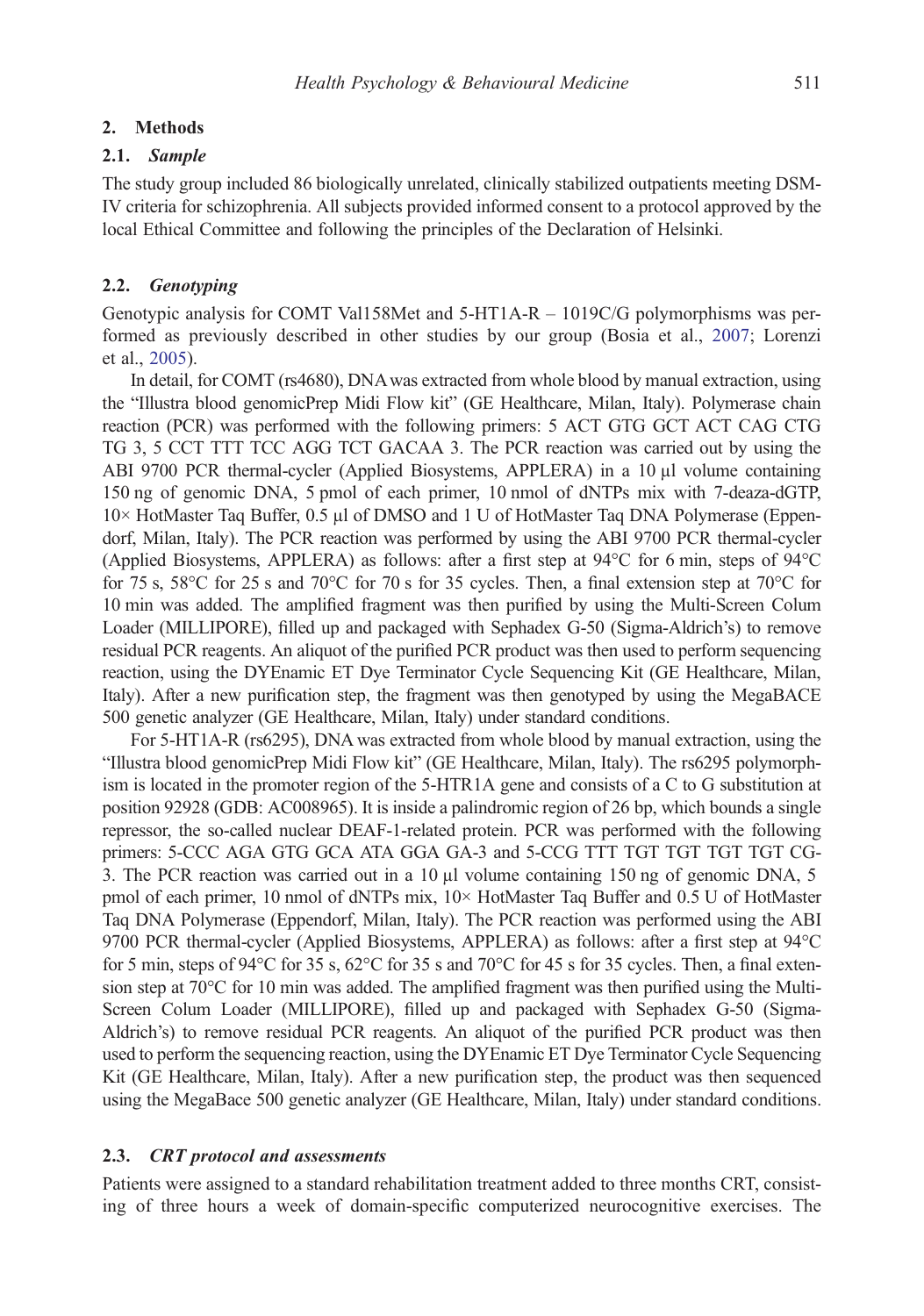computer-aided training employs the Cogpack Software (Marker, 1987–2007), which includes different neurocognitive exercises that can be divided into domain-specific exercises, aimed at training specific cognitive areas among the ones known to be impaired in schizophrenia and non-domain-specific exercises that do not focus on one specific function. The CRT consists of three one-hour sessions a week of domain-specific computer-aided exercises, for a period of 12 weeks, giving a total of 36 hours. Sets of exercises are individually created for each patient based on the baseline assessment and graded in difficulty, with easier ones being presented earlier in the programme. Exercises are administered by trained psychologists.

At enrolment basic demographic and clinical data were collected and patients were assessed with: Positive and Negative Syndrome Scale (PANSS), a standardized measurement for typological and dimensional symptoms assessment (Kay et al., [1987\)](#page-7-0). It includes 30 items that provide balanced representation of positive and negative symptoms and gauges their relationship to one another and to global psychopathology. The PANSS was administered by trained psychiatrists.

The Wisconsin Card Sorting Test (WCST) (Heaton, [1981\)](#page-7-0) evaluates visuospatial skills and the ability to classify, keep the set, switch the attentive focus and inhibit interfering answers. The test consists in the pairing of coloured cards series, differing in colour, shape and number according to a criterion that changes after a number of consecutive pairings. The performance on the WCST in this study was based on the number of perseverative errors (when the subject keeps pairing the cards according to the previous criterion), previously reported to improve with CRT and to be associated with COMT genotype (Bosia et al., [2007](#page-6-0)). Perseveration is the measure most clearly associated with dorsolateral PFC defects and is therefore the most frequently assessed in schizophrenia trials. A computerized version of WCST was administered by trained psychologists and repeated after CRT.

The Wechsler Adult Intelligence Scale – R (WAIS-R) (Wechsler, [2006](#page-7-0)) is a standardized test designed to measure intelligence quotient (IQ) in adults and older adolescents, consisting of six verbal (Information, Digit Span, Vocabulary, Arithmetics, Comprehension and Similarities) and five performance (Picture Completion, Picture Arrangement, Block Design, Digit Symbol and Object Assembly) subtests. The WAIS was administered by trained psychologists.

#### 2.4. Data analysis

The STATISTICA Software for Windows, version 8 (StatSoft Inc., Tulsa, OK, USA) was used to perform the statistical analyses.

As in a previous work (Bosia et al., [2007\)](#page-6-0) we grouped patients as Val/Val and Met carriers for COMT genotype and C carriers vs. G/G homozygous for 5HT1A genotype, to better evaluate the effect of the mutated G allele in a relatively small sample.

Differences between COMT and 5-HT1A-R genotypes and demographic, clinical and neuropsychological characteristics were analysed by means of analysis of variance (ANOVA) for quantitative measures (i.e. PANSS scores) or chi-squared test for dichotomic variables (gender, COMT by 5HT1A genotype).

Differences between COMT and 5-HT1A-R genotypes and WCST performances (number of perseverative errors) at baseline were analysed by means of analysis of covariance (ANCOVA), with age and number of years of education as covariates, since these variables were found to influence WCST performances in schizophrenia (Banno et al., [2012](#page-6-0)).

Associations between demographic/clinical characteristics and WCST performances were examined using standard tests of correlation (Pearson r).

To evaluate changes in executive functions after CRT, we calculated an index value, determined by change in the WCST, number of perseverative errors score, divided by the standard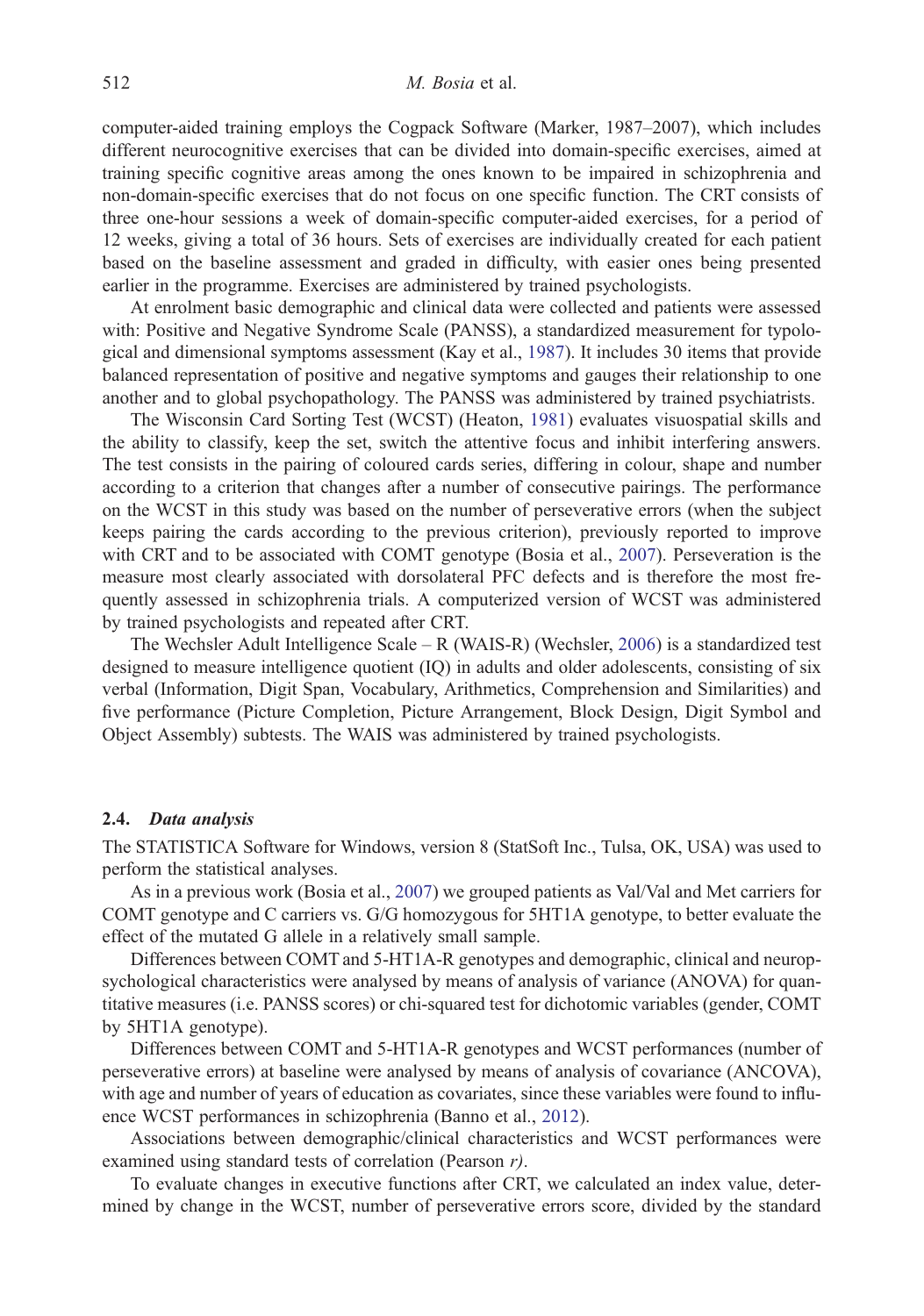error of the whole sample (mean between baseline and post-CRT). This value represents a proxy effect size measure of improvement (Wykes et al., [1999\)](#page-7-0).

A general linear model analysis, with COMT and 5-HT1A-R genotypes as categorical predictors; age, years of education, duration of illness, PANSS negative score, Total IQ and WCST basal performances as continuous predictors and the effect size of improvement on WCST as the dependent variable was used to evaluate possible predictive effects on cognitive improvement after CRT. Fisher post hoc test was used to determine significant differences between genotypes groups.

# 3. Results

DNA analysis showed an allelic distribution according to the Hardy–Weinberg equilibrium for both genotypes considered: 15 patients C/C, 50 C/G and 21 G/G for the 5HT1A genotype and 25 G/G, 39 G/A and 22 AA for the COMT genotype. The chi-squared test showed no significant differences in COMT genotype distribution among 5HT1A genotype groups.

All patients were on antipsychotic monotherapy at a stable dose, since at least three months: 50 patients were taking clozapine, 22 risperidone, 10 haloperidol, 3 olanzapine and 1 aripiprazole.

Demographic and clinical characteristics stratified by COMT and 5-HT1A-R genotypes are reported in Table 1. No significant differences were observed between genotype groups.

The ANCOVA did not show any significant effects (main nor interaction) of genotypes on the baseline WCST performances.

Correlation analyses between WCST performances and clinical/demographic variables showed a significant correlation only with PANSS negative score  $(r = .27, p < .012)$ .

The general linear model analysis revealed a significant overall model ( $R^2 = .76$ ,  $F = 9.89$ ,  $p < .0001$ ). Significant main effects were observed for years of education ( $F = 5.04$ ,  $p < .033$ ), WCST basal performances ( $F = 55.26$ ,  $p < .0001$ ) and COMT genotype ( $F = 4.42$ ,  $p < .045$ ). A significant interaction between COMT and 5-HT1A-R genotypes was also reported  $(F = 5.49)$ ,  $p < .026$ ). Fisher LSD *post hoc* showed a significant difference ( $p < .039$ ) between groups: the COMT Val/Val – 5-HT1A-R G/G group had a lower improvement in executive functions than

| COMT rs4680<br>5-HT1A-R rs6295 | Val/Val<br>G/G    | Val/Val<br>C carriers | Met carriers<br>G/G | Met carriers<br>C carriers | <b>ANOVA</b><br>Chi-squared |
|--------------------------------|-------------------|-----------------------|---------------------|----------------------------|-----------------------------|
|                                | $(Mean \pm SD)$   | $(Mean \pm SD)$       | $(Mean \pm SD)$     | $(Mean \pm SD)$            |                             |
| Gender                         | $M = 4$ ; $F = 4$ | $M = 7: F = 6$        | $M = 12$ ; $F = 5$  | $M = 30$ ; $F = 18$        | N.S.                        |
| Age $(yrs)$                    | $31.67 \pm 4.05$  | $36.53 \pm 2.56$      | $34.29 \pm 2.41$    | $33.62 \pm 1.40$           | N.S.                        |
| Education (yrs)                | $12.5 \pm 0.93$   | $11.54 \pm 2.18$      | $10.76 \pm 2.93$    | $11.98 \pm 3.04$           | N.S.                        |
| Onset (yrs)                    | $22.12 \pm 4.45$  | $27.85 \pm 11.46$     | $24.53 \pm 6.46$    | $23.13 \pm 5.36$           | N.S.                        |
| Duration of illness (yrs)      | $6.63 \pm 5.10$   | $11.15 \pm 7.84$      | $12.41 \pm 7.33$    | $9.73 \pm 8.25$            | N.S.                        |
| PANSS negative (score)         | $20.49 \pm 2.23$  | $19.55 \pm 4.53$      | $19.29 \pm 5.35$    | $19.76 \pm 5.40$           | N.S.                        |
| PANSS positive (score)         | $13.22 \pm 0.90$  | $13.48 \pm 2.41$      | $12.75 \pm 2.49$    | $13.88 \pm 3.46$           | N.S.                        |
| PANSS general (score)          | $33.60 \pm 2.99$  | $32.24 \pm 4.92$      | $32.22 \pm 4.71$    | $32.54 \pm 5.01$           | N.S.                        |
| PANSS total (score)            | $67.29 \pm 4.33$  | $65.28 \pm 11.13$     | $64.26 \pm 9.56$    | $66.18 \pm 10.89$          | N.S.                        |
| Total I.O.                     | $85.63 \pm 11.29$ | $86.89 \pm 9.58$      | $84.45 \pm 12.91$   | $86.44 \pm 13.07$          | N.S.                        |
| WCST pers. errors              | $23.87 \pm 12.29$ | $15.00 \pm 8.14$      | $15.41 \pm 9.91$    | $16.69 \pm 11.08$          | $N.S.$ (Ancova)             |

Table 1. Demographic, clinical and neuropsychological features of the sample, stratified by COMT and 5- HT1A-R genotypes.

Note: yrs, years; SD, standard deviation; N.S., not significant; M, males; F, females.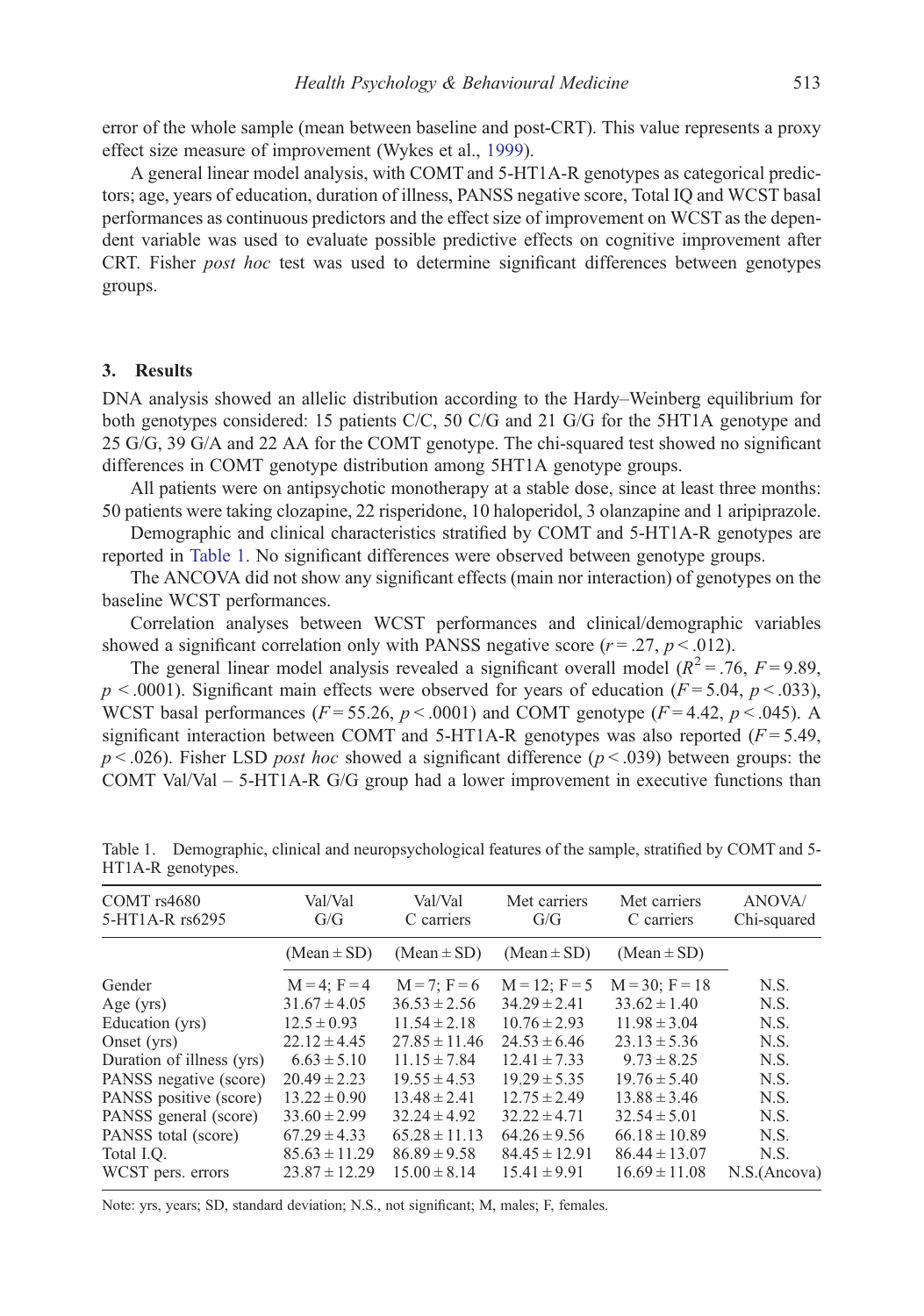

Figure 1. Mean effect size of improvement in executive functions, evaluated by means of WCST number of perseverative errors, stratified by COMT and 5-HT1A-R genotypes.

the COMT Met Carriers – 5-HT1A G/G group. Mean scores between genotype groups are shown in Figure 1.

#### 4. Discussion

Unravelling clinical and biological factors associated with cognitive improvement after CRT may be useful both to help design more personalized interventions and to gain a deeper knowledge of the features underlying cognition.

To our knowledge, this is the first study investigating the interaction between COMT rs4680 and 5-HT1A-R rs6295 polymorphisms in predicting the effect of CRT in subjects affected by schizophrenia. In line with previous reports, we observed significant effects of years of education, basal cognitive level and of COMT genotype (Bosia et al., [2007](#page-6-0); Wykes et al., [2011](#page-7-0)) on the cognitive improvement through CRT. Moreover, we found a significant interaction of COMT rs4680 and 5-HT1A-R rs6295 polymorphisms, with patients carrying both COMT Val/Val and 5-HT1A G/G genotype showing a lower improvement on executive performances, after three months of CRT. Even though significant effects were also observed for education level and basal performances, no significant differences for these variables were observed between genotype groups, suggesting a specific role of the genetic polymorphisms. This finding, although preliminary, suggests a possible additive effect of these two functional polymorphisms, both involved in dopamine regulation, on dynamic modulation of executive functions in schizophrenia. It supports extensive literature reporting worse cognitive performances in COMT Val/Val subjects, which are known to have lower PFC dopamine level, while it leads to some speculations about the role of 5-HT1A polymorphism. Activation of the 5-HT1A receptor plays a direct effect on dopamine release (Rollema et al., [2000](#page-7-0)) in a biphasic manner: low stimulation of 5-HT1A receptor increases, while higher stimulation decreases dopamine in the PFC, due to inhibitory actions on pyramidal glutamatergic cells (Diaz-Mataix et al., [2005\)](#page-7-0). The G/G genotype is associated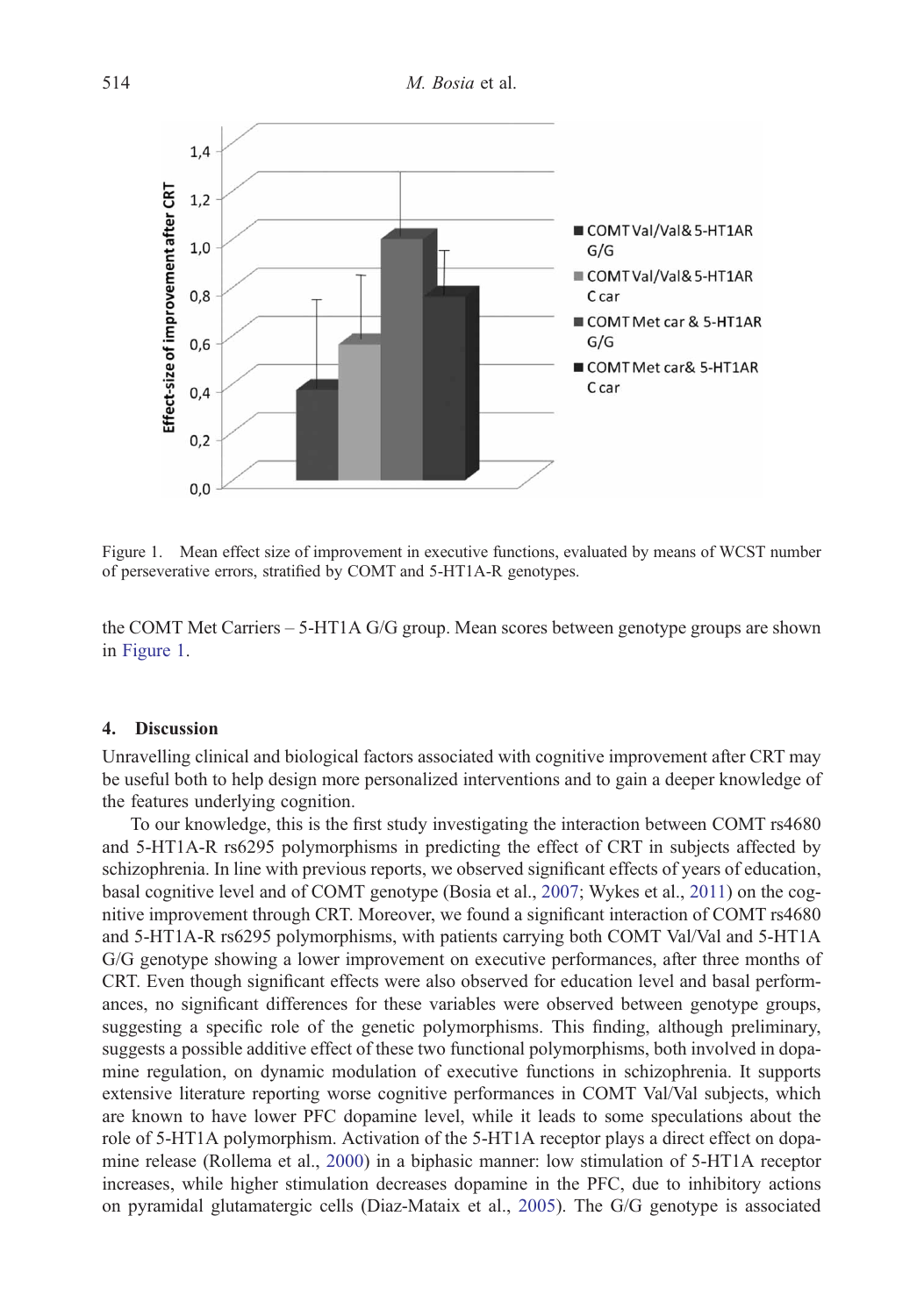<span id="page-6-0"></span>with an overexpression of the 5-HT1A receptor and thus an increased receptorial stimulation can be hypothesized as a consequence, leading to a reduction in PFC dopamine. This hypothesis is supported by observation of worse performances in subjects with 5-HT1A-R G/G and COMT Val/Val genotype, already reducing dopamine availability. Moreover, the G allele of 5-HT1A-R was previously reported to be associated with poorer performances of Theory of Mind, a complex function requiring integrity of executive domains (Bosia et al., 2011). Indeed, COMT rs4680 has been reported to affect 5-HT1A receptor-binding potential, with Val/Val homozygous showing higher cortical 5-HT1A binding (Baldinger et al., 2013). The critical role of dopamine's availability for successful CRT is also supported by the report of an association between cognitive training effect and change in cortical dopamine D1 receptor binding, with the degree of cognitive improvement being associated with the decrease in D1 binding (McNab et al., [2009\)](#page-7-0). These data suggest that CRT directly affects dopamine transmission and thus in turn CRT outcomes may be critically influenced by genetic variants regulating PFC dopamine levels.

Even if interpretation of these results is only speculative, it suggests again that prefrontal dopamine availability is critical for the patient's ability to recover from cognitive deficit through specific rehabilitation programmes and its final availability may be influenced by the interaction of multiple candidate gene effects. In this view evaluation of specific genetic polymorphisms could become a useful instrument to personalize interventions maximizing the likelihood of successful improvement. Moreover, results suggest that the role of 5-HT1A-R in cognition may be worth further investigation.

However, this study presents some limits that need to be addressed. First, we have a small sample size that prevented us from analysing the three genotype groups separately. Second, we did not include in the analysis a control group treated with placebo instead of CRT, therefore the changes in cognition cannot directly be attributed to CRT. Moreover, we were not able to rule out the possible effect of antipsychotics, which may differently interact with the studied polymorphisms both on dopamine and serotonin transmission. Moreover, we cannot exclude that our result may depend also on other factors, such as different polymorphisms within genes in the same pathways.

#### References

- Baldinger, P., Hahn, A., Mitterhauser, M., Kranz, G. S., Friedl, M., Wadsak, W., … Lanzenberger, R. (2013). Impact of COMT genotype on serotonin-1A receptor binding investigated with PET. Brain Structure and Function. Epub ahead of print
- Banno, M., Koide, T., Aleksic, B., Okada, T., Kikuchi, T., Kohmura, K., … Ozaki, N. (2012, November 6). Wisconsin card sorting test scores and clinical and sociodemographic correlates in Schizophrenia: Multiple logistic regression analysis. BMJ Open, 2(6), e001340. [doi:10.1136/bmjopen-2012-001340](http://dx.doi.org/10.1136/bmjopen-2012-001340). Print 2012.
- Bell, M., Bryson, G., Greig, T., Corcoran, C., & Wexler, B. E. (2001). Neurocognitive enhancement therapy with work therapy: Effects on neuropsychological test performance. Archieves of General Psychiatry, 58 (8), 763–768. [doi:yoa20247](http://dx.doi.org/yoa20247) [pii]
- Bellucci, D. M., Glaberman, K., & Haslam, N. (2003). Computer-assisted cognitive rehabilitation reduces negative symptoms in the severely mentally ill. Schizophrenia Research, 59(2–3), 225–232. [doi:](http://dx.doi.org/S0920996401004029) [S0920996401004029](http://dx.doi.org/S0920996401004029) [pii]
- Bertolino, A., Rubino, V., Sambataro, F., Blasi, G., Latorre, V., Fazio, L., … Scarabino, T. (2006). Prefrontalhippocampal coupling during memory processing is modulated by COMT val158met genotype. Biological Psychiatry, 60(11), 1250–1258. [doi:S0006-3223\(06\)00575-0 \[pii\] 10.1016/j.biopsych.](http://dx.doi.org/S0006-3223(06)00575-0%20[pii]%2010.1016/j.biopsych.2006.03.078) [2006.03.078](http://dx.doi.org/S0006-3223(06)00575-0%20[pii]%2010.1016/j.biopsych.2006.03.078)
- Bosia, M., Anselmetti, S., Bechi, M., Lorenzi, C., Pirovano, A., Cocchi, F., … Cavallaro, R. (2011). Effect of 5- HT1A-receptor functional polymorphism on theory of mind performances in schizophrenia. Psychiatry Research, 188(2), 187–190. [doi:S0165-1781\(10\)00704-3 \[pii\] 10.1016/j.psychres.2010.11.014](http://dx.doi.org/S0165-1781(10)00704-3%20[pii]%2010.1016/j.psychres.2010.11.014)
- Bosia, M., Bechi, M., Marino, E., Anselmetti, S., Poletti, S., Cocchi, F., … Cavallaro, R. (2007). Influence of catechol-O-methyltransferase Val158Met polymorphism on neuropsychological and functional outcomes of classical rehabilitation and cognitive remediation in schizophrenia. Neuroscience Letter, 417(3), 271–274.